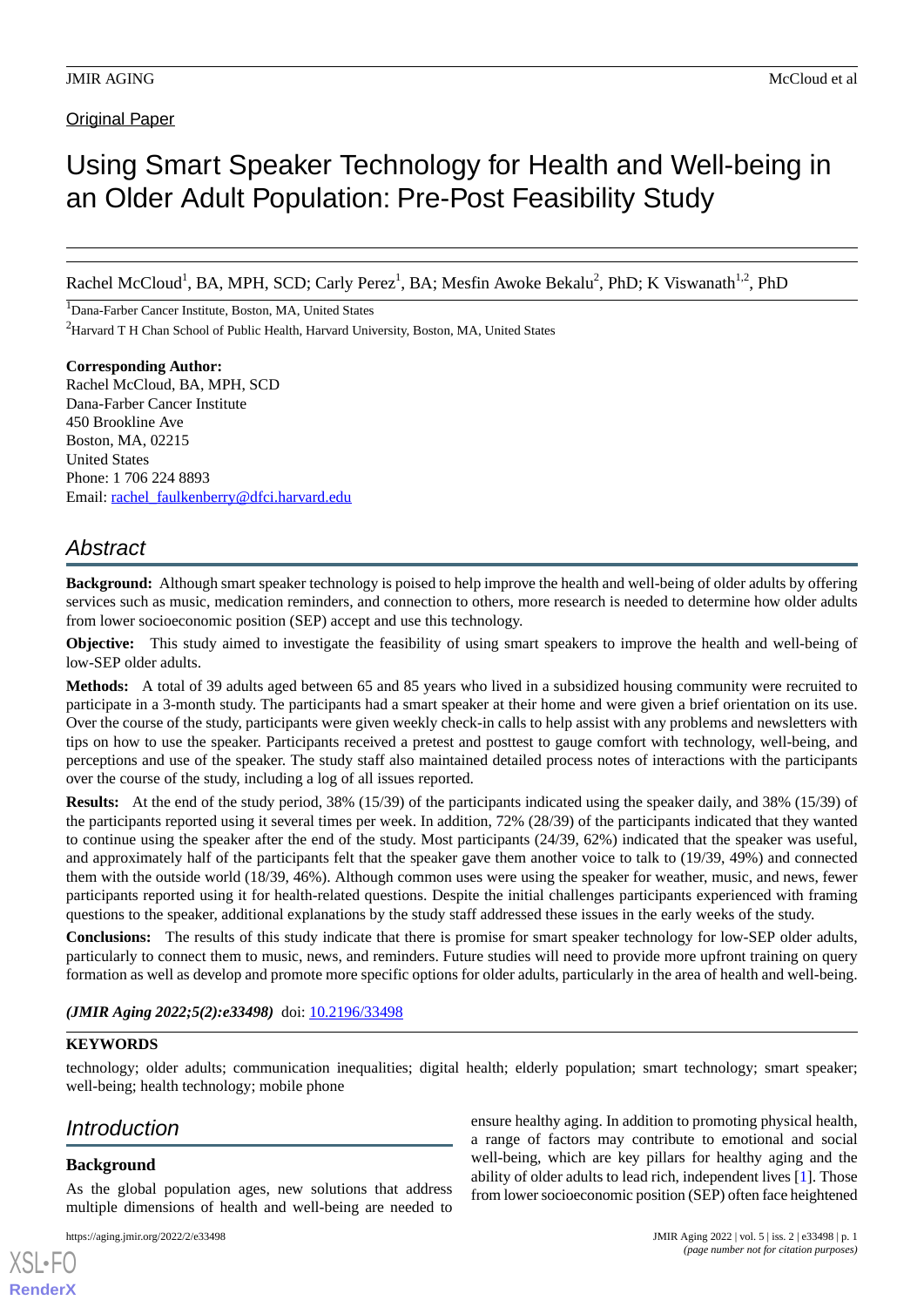challenges grappling with the environmental demands of maintaining autonomy because of poor health and mobility and are often at greater risk for isolation and lower psychological well-being than their higher SEP counterparts [[2\]](#page-8-1). However, the ways in which protective factors may be leveraged to contribute to healthy aging are often underemphasized.

Factors that may help low-SEP older adults compensate for limitations or lack of resources or may help them leverage their positive capabilities and interests may be vital to promoting and maintaining well-being [\[2](#page-8-1)]. Information and communication technologies are low-cost, innovative resources that allow older adults to facilitate and maintain a connection with the outside world and improve psychological, social, and physical well-being [\[3](#page-8-2)].

Previous research has indicated that there is an association between technology use and well-being among older adults, with internet use reducing loneliness, predicting better mental health, increasing life satisfaction, and improving communication [[4,](#page-9-0)[5](#page-9-1)].

Technology offers the opportunity to increase connections with friends and family and connect to the necessary resources and knowledge (such as providing links to news sources or services) to remain engaged with the society at large without in-person interactions with others [[3\]](#page-8-2). In addition to the connection to others, the ability of technology to link older adults to interests such as music can also foster greater emotional well-being. In light of the COVID-19 pandemic, the potential of technology to help alleviate loneliness has become even more salient [\[6\]](#page-9-2).

However, several challenges have historically impacted the ability of older adults to fully engage with technology [\[7\]](#page-9-3). For example, vision issues may make it difficult for older adults to see screens, and dexterity challenges may impact the ability to use a keyboard or mouse. Even during the COVID-19 pandemic, when in-person activities were limited, older adults were less likely to say that the internet was an essential part of life compared with younger adults [\[8](#page-9-4)]. Literacy issues may inhibit the ability to read what is presented on the screen. These issues may be further exacerbated in low-SEP older adults, particularly those who are unable to afford adequate care to address vision or dexterity issues [\[7](#page-9-3)]. Further challenges for low-SEP individuals include decreased access to internet services, cutting them off from a crucial channel of health information and well-being resources [\[9](#page-9-5)]. This may help fuel communication inequalities or the differences in access to, understanding of, and acting upon health information [[10\]](#page-9-6), which may impact which older adults are able to benefit from technology. Such differences could create disparities, as some groups are more readily able to engage with technology to access health information and resources compared with others. Voice interface technology, such as the Amazon Echo or Google Home, shows great promise in reducing social isolation and assisting in healthy aging. The voice technology uses a zero-user interface design in which users engage with a smart speaker through voice commands. This technology works without screens and keyboards to create a system that is more accessible to older adults, as it removes barriers related to vision, dexterity, or literacy [\[11](#page-9-7)] and may thus reduce barriers to technology use

 $XS$  $\cdot$ FC **[RenderX](http://www.renderx.com/)** that disproportionately impact low-SEP older adults. These interfaces also allow for the use of natural communication (speaking) instead of navigating and scrolling through webpages or learning how to operate new technology.

A key component of this interface is the feature of voice-activated personal assistants, which use artificial intelligence to create tailored, personal interactions through adaptive learning systems that may converse directly with the user in a back-and-forth discussion [[11\]](#page-9-7). In addition to providing a simple way to engage with the speaker, it is proposed that the voice-activated personal assistants feature may also provide companionship and entertainment to older adults, providing the ability to alleviate loneliness and increase psychological well-being [[11\]](#page-9-7). Reminders offered through the system may also help improve health behaviors such as medication adherence [\[12](#page-9-8)]. Voice interfaces provide a rich set of services through their *skills*, which are voice-based apps (similar to voice-based versions of apps that appear on smartphones). Commonly used skills include the ability to play music, find recipes, check the news, and ask health-related questions.

Although there is promise in enhancing well-being through these devices, research involving smart speakers and older adults is still in its early stages. Often, research involving smart speakers is conducted using one-time quantitative or qualitative surveys that gauge potential interest or initial reactions. A feasibility study conducted in a California retirement community deployed smart speaker devices in residents'homes, conducting focus groups and training workshops [\[13](#page-9-9)]. Feedback from participants indicated high satisfaction with technology, with 75% of participants reporting daily use. Participants felt that the speaker helped them stay connected with the community, family, and the digital world [[13](#page-9-9)[,14](#page-9-10)].

However, it is vital to replicate and expand these studies with more groups of older adults to truly gauge their acceptance and relevance for this age group. Although the features of voice technology are poised to remove barriers to traditional technology use, more research is needed on the exact features of the technology that are perceived as most beneficial for older adults and the areas in which they require additional learning to use the speaker successfully. Furthermore, research should focus on low-SEP individuals, particularly given the previous findings of challenges with other forms of technology, to ensure that using these smart speakers does not further propagate communication inequalities. Measuring the potential barriers and facilitators of speaker use can determine whether these speakers will resonate with older adults in ways that can foster health and well-being.

### **Objectives**

This study aimed to investigate the feasibility of using voice interface technology in group of low-SEP older adults living in a subsidized residence for older adults. Our specific aims included (1) documenting the frequency of use of technology and the ways in which the technology was used; (2) assessing the acceptability and usability of the technology, as measured through process data and survey assessment; and (3) measuring the interest in and the use of the speaker for health information seeking.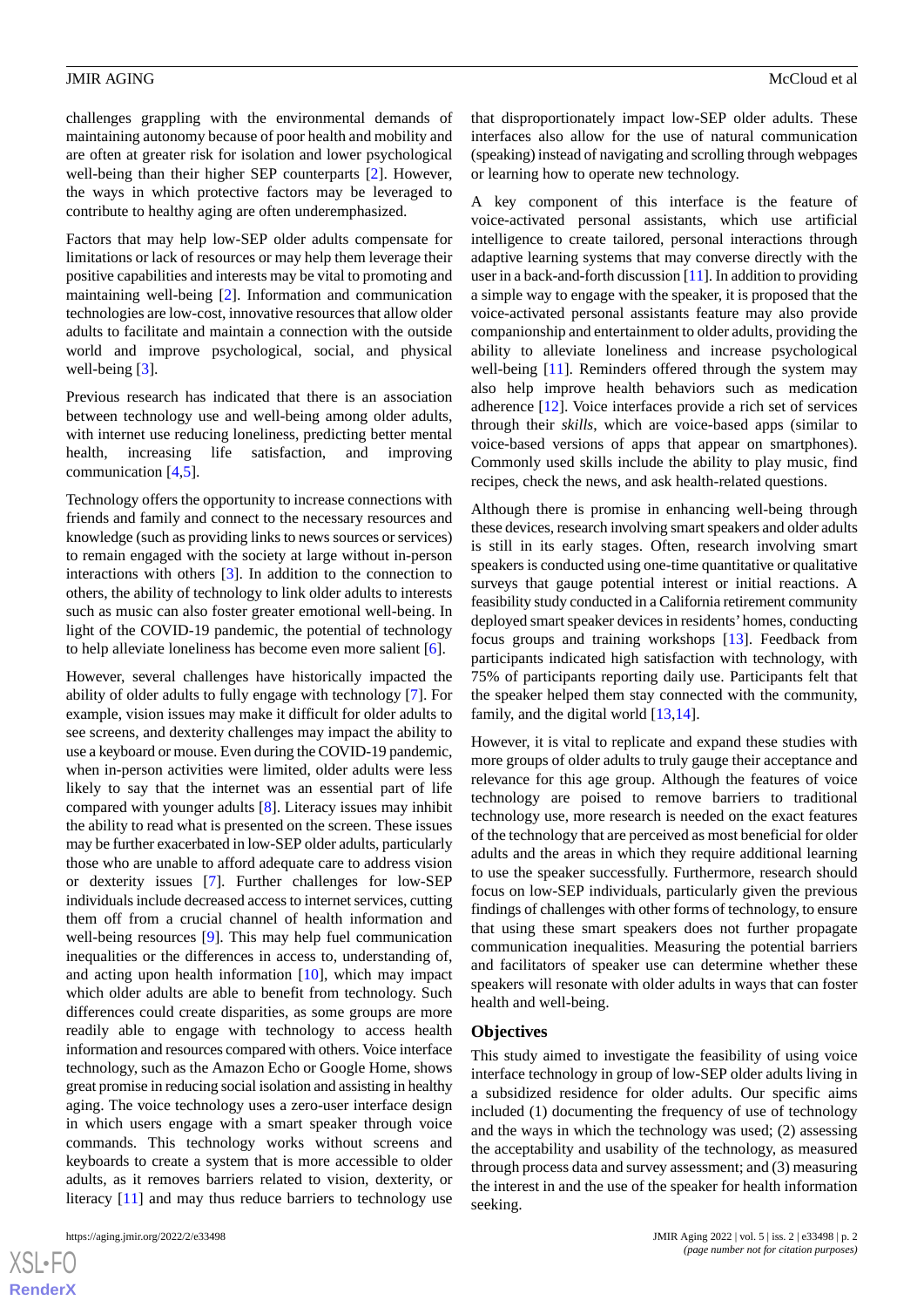## *Methods*

### **Ethics Approval**

Older adults were recruited from a residence facility for older adults subsidized by the United States Department of Housing and Urban Development (HUD) in South Georgia to participate in a 3-month feasibility study. This study was reviewed and approved by the Harvard T.H. Chan Institutional Review Board (19-0304).

### **Recruitment**

The eligibility criteria for the study included being in the age range of 62-85 years, living alone, and not having a smart speaker currently at their residence. The upper bound of 85 years was determined because of the increased risk of cognitive concerns such as memory loss or dementia past this age. The

<span id="page-2-0"></span>Figure 1. Participant flowchart.

site principal investigator made an initial presentation to a group of 52 residents. In the presentation, she presented the features of the smart speaker and the details of the study through a Microsoft PowerPoint presentation. At the end of the presentation, interested residents were invited to fill out a screening form for consideration for joining the project. The names of those who appeared eligible were discussed with the center staff to determine if they were cognitively able to participate. There were 24 individuals who filled out the screening form after the presentation; however, only 15 individuals were eligible. There were 11 individuals who filled out the screening form but were ineligible: 3 individuals were excluded because of cognitive concerns, 5 individuals were excluded because of age >85 years, 2 individuals were excluded because of living with others, and 1 individual was excluded because of already owning a smart speaker ([Figure 1](#page-2-0)).



Although many participants expressed hesitance to adopting a new technology, there were several factors that helped to overcome this hesitance. The first was the partnership with and advocacy of the management staff at the residence in helping to recruit and reassure residents. Throughout the study, they served as champions for the project and helped to encourage residents to participate. They also kept a speaker unit in their office to learn about the speaker and to demonstrate its use to the residents. Second, as the first participants were connected to their speakers, other residents became interested after seeing the participants demonstrate the speaker's capabilities. Once the first residents provided positive reports on their speaker use, more residents agreed to participate. Therefore, we created a rolling enrollment process that spanned 2.5 weeks to recruit and enroll the remaining participants, reaching a final number of 39 participants ([Figure 1](#page-2-0)). During this time, 3 additional residents were deemed ineligible because of cognitive concerns, and 2 eligible participants declined to participate.

Screened, eligible participants were then walked through the consent process by the study team. Before signing the consent form, each participant reviewed the terms of use of the smart speaker with the site principal investigator and then discussed a set of comprehension questions to ensure that participants understood the basics of the smart speaker (such as data tracking and privacy) before signing. After signing the terms of use of the speaker, the site principal investigator reviewed all study

[XSL](http://www.w3.org/Style/XSL)•FO **[RenderX](http://www.renderx.com/)**

details with the participant and then had them sign the study consent form.

Before installing the smart speaker, the research team verified that each resident had internet access in their apartment. Overall, 56% (22/39) of the participants had internet access in their apartment before the study. Those without internet connection were provided connection through either a 3-month account setup and paid for by the study staff or assistance to obtain a low-cost internet connection offered for HUD housing–based residents in their own name. Most participants (14/17, 82%) elected to set up their own internet accounts.

Once internet connectivity was established or verified, the study staff visited the participant's residence to install the smart speaker in the home. Each participant's speaker was connected using their unique study account ID and study-generated email address. After the speaker was connected and activated, the staff provided the participant with a brief orientation to the speaker, including how to ask questions to the unit, adjust the volume, play music, and set reminders and alarms. In addition to the brief introduction, each participant received an introductory sheet on the smart speaker that provided instructions on how to make simple queries or give commands.

The participants were then involved in the study for a 3-month period. During the study, participants received weekly check-ins with study staff in the form of phone calls and help desk hours.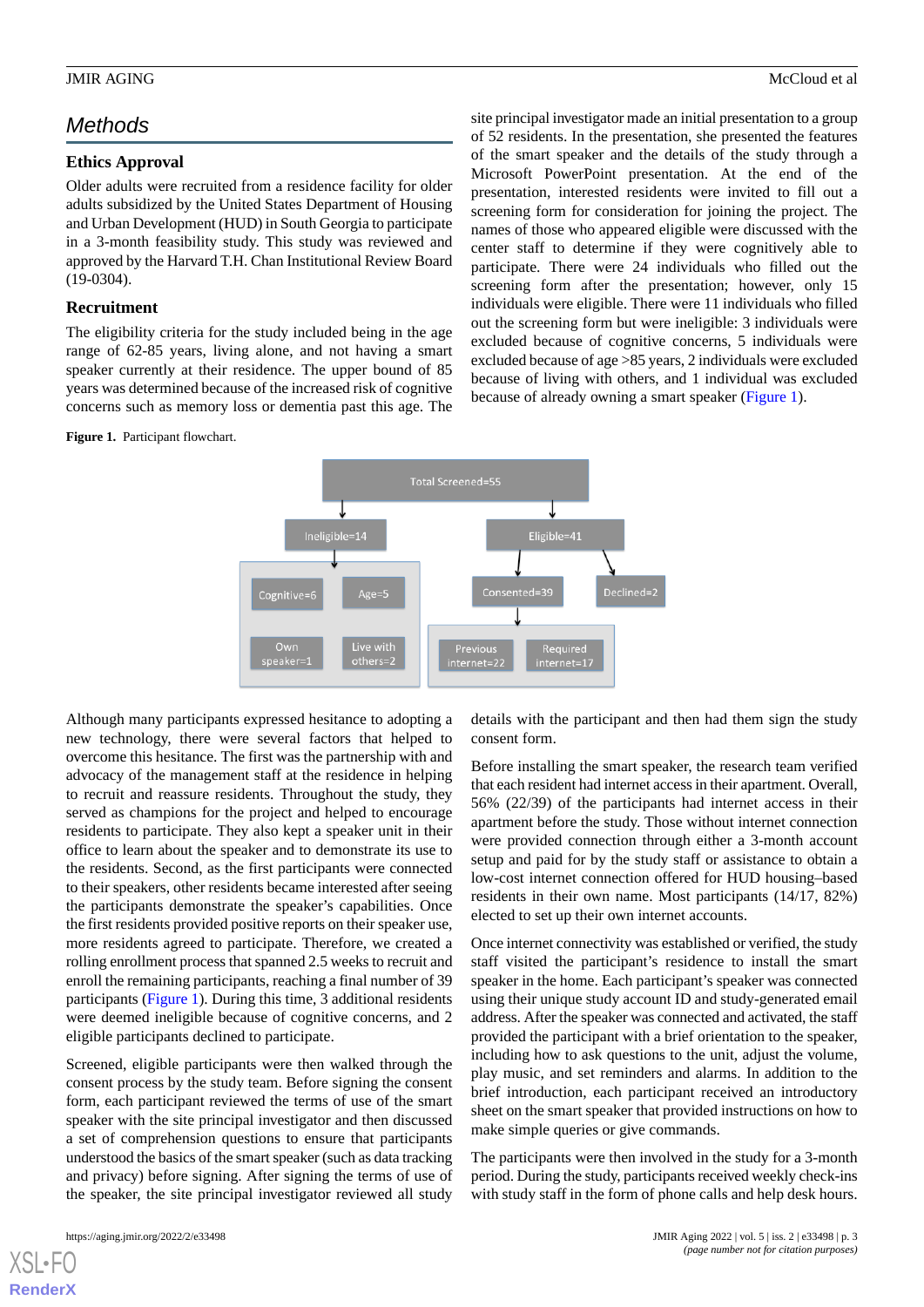### JMIR AGING MCCloud et al. **McCloud et al.** McCloud et al. **McCloud et al.** McCloud et al.

All issues were documented by the study staff and addressed as needed. The site principal investigator held 3 workshops throughout the study period in which participants' questions were answered and additional tips were shared on how to use the speaker. Periodic newsletters introduced other ways to use the device, providing wording to request that the speaker perform actions such as reading Bible verses, tracking calories, and playing games. Emphasis was placed on activities that increased health (connecting to services such as WebMD or calorie trackers) or mental well-being (learning to have conversations with the speaker and connecting to podcasts or games).

At the end of the study, if the participant desired to continue with the speaker, the study staff assisted them in connecting the speaker to their personal accounts. If the participant did not want to continue using the speaker, the study staff assisted them with deregistering the speaker and canceling internet accounts, if needed.

### **Data Collection**

Once participants consented to participate in the study, they received a paper-based pretest survey that asked them about their mental well-being, loneliness, social well-being, demographics, prior technology use, comfort with technology, and social networks.

During the 3-month study period, participants' speaker use data were recorded through their study account; each query made to the speaker was documented in the speaker's records. As a user operates the smart speaker, each interaction with the speaker is recorded in the user's personal account. One key component of the study was the use of back-end data to record the interactions with the device. To do so, the study staff created study-related email accounts and study-related accounts with the speaker's parent company. These accounts were created so as not to use participants' real names in any recording; the study accounts only contained links to the participant's ID number. Process data were also tracked through a spreadsheet in which the study staff recorded each weekly check-in call with the participants, including any specific comments that were made.

At the end of each participant's 3-month study period, the participant was given a paper-based posttest that asked for repeated measures on health and well-being as well as asked questions on usability and perceptions of the speaker.

### **Measures**

### *Pre- and Posttest Measures*

Responses from the paper-based pre- and posttest survey, along with the process data gathered throughout the survey, were included in this study.

### *Sociodemographics*

The participants were asked about their age, sex, income, and highest level of education. Food security was measured by providing the statement, "in the past 12 months, the food we bought ran out and we did not have money to get more," with response options being never, sometimes, or often true. Income security was measured by asking participants to select a phrase

[XSL](http://www.w3.org/Style/XSL)•FO **[RenderX](http://www.renderx.com/)** that described their household income, with options being living comfortably, getting by, finding it difficult, or finding it very difficult on present income.

### *Current Use of Technology*

We asked participants if they had ever used the internet, how often they used it, and if they had internet access at their residence. Participants were asked to select the devices they currently owned and used, with response options including smartphone, tablet, computer, and smart television. Participants were also asked to indicate their level of comfort with technology, with response options including not comfortable at all, somewhat comfortable, comfortable, and very comfortable using technology.

### *Perceived Usability of the Speaker*

In the posttest, participants were first asked how often they used the speaker during the 3-month study period. They were then asked to rate whether the speaker was easy to use, if it seemed easier to use over time, and if they understood how to ask the speaker a question, with response options ranging from totally disagree to totally agree. Participants then rated how often the speaker correctly understood their questions, with response options ranging from all the time to never.

### *Reactions to the Speaker*

On the basis of the feedback gathered throughout the study, we created an index of reactions to the speaker content, including how connected the speaker made them feel to the world, if it helped them keep track of appointments, if the speaker helped them keep track of the day or time and appointments, and if it made them feel less lonely.

### **Process Data Notes**

A spreadsheet was created that tracked each interaction with the participants, including phone calls and in-person interactions. For each interaction, the study staff listed the topic of the call, including any issues or positive statements about the speaker. Resolutions for these issues were also noted.

### **Analysis**

Responses to the pretest and posttest were analyzed. Frequencies and percentages were gathered from all pretest and posttest variables. Process notes were analyzed for counts of certain types of issues or interests expressed by the participants.

## *Results*

### **Overview**

The final sample comprised 39 participants [\(Table 1](#page-4-0)). Most (36/39, 92%) of the participants were female and White (38/39, 97%). The demographics of the study participants closely matched the demographics of the community. All the participants had an income of ≤US \$35,000, with the majority having an income of <US \$15,000 per year. Approximately half (20/39, 53%) of the participants felt that they were getting by on their current income, although 34% (13/39) of the participants indicated that they sometimes or often experienced food insecurity.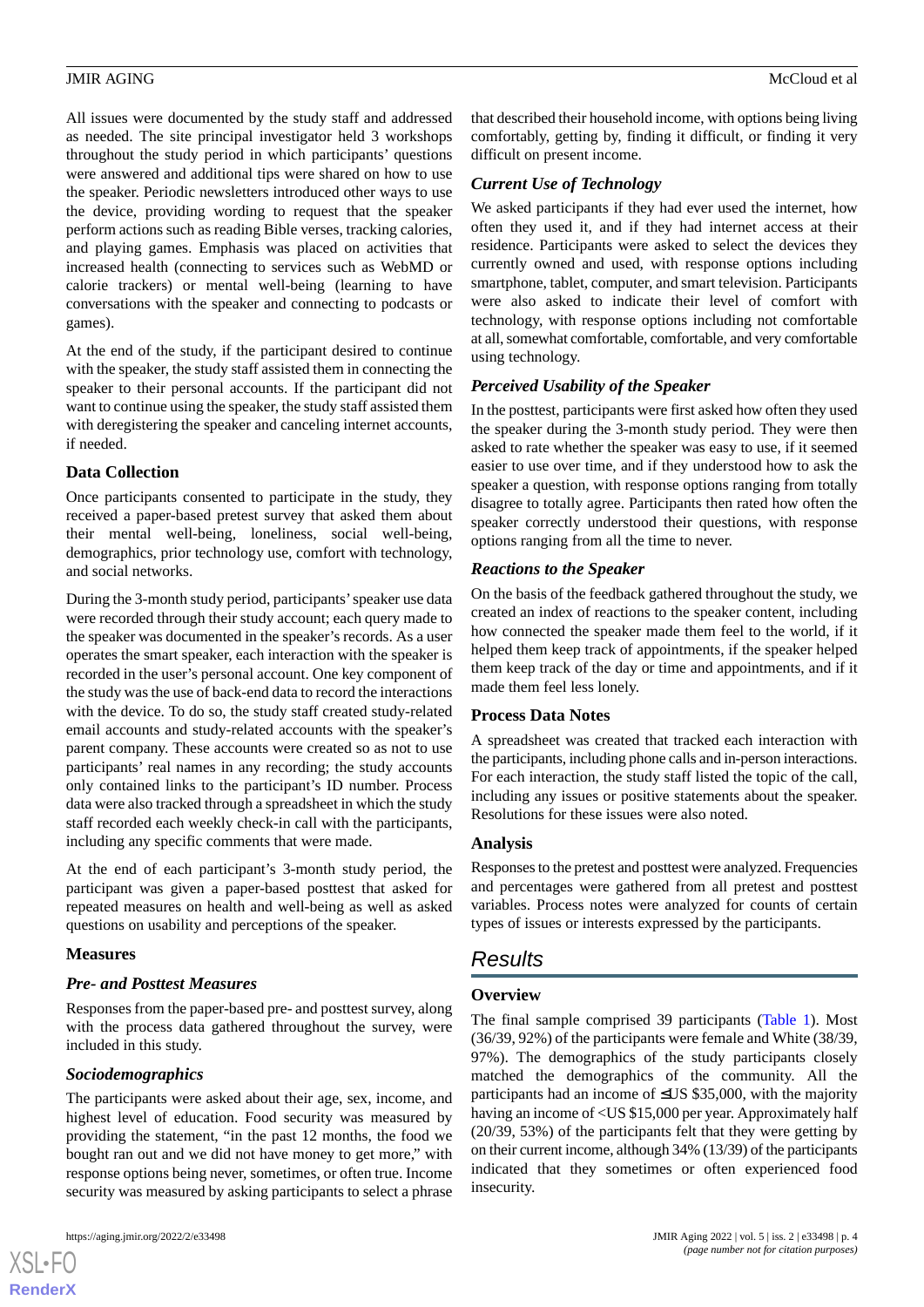Before the study, 56% (22/39) of the participants were using the internet (on a computer or smartphone) at least once per day, and 33% (13/39) of the participants rarely or never used the internet, with those who had in-unit internet access

significantly more likely to use the internet frequently ([Table](#page-5-0)  $2; \chi^2$  $2; \chi^2$ =11.6; *P*=.02). The most frequently owned device was a smartphone (21/39, 54%).

<span id="page-4-0"></span>**Table 1.** Participant demographic characteristics (n=39).

| Demographic                                                            | Values           |  |  |  |
|------------------------------------------------------------------------|------------------|--|--|--|
| Sex, n (%)                                                             |                  |  |  |  |
| Female                                                                 | 36 (92)          |  |  |  |
| Male                                                                   | 3(7)             |  |  |  |
| Age (years), mean (SD; range)                                          | 72.62 (5; 64-82) |  |  |  |
| Race, $n$ $(\%)$                                                       |                  |  |  |  |
| White                                                                  | 38 (97)          |  |  |  |
| <b>Black</b>                                                           | 1(2)             |  |  |  |
| Income (US \$), $n$ (%)                                                |                  |  |  |  |
| 0-9999                                                                 | 11(29)           |  |  |  |
| 10,000-14,999                                                          | 15(40)           |  |  |  |
| 15,000-19,999                                                          | 8(21)            |  |  |  |
| 20,000-34,999                                                          | 3(8)             |  |  |  |
| Education, n (%)                                                       |                  |  |  |  |
| $<8$ years                                                             | 1(2)             |  |  |  |
| 8-11 years                                                             | 5(12)            |  |  |  |
| 12 years or completed high school                                      | 5(12)            |  |  |  |
| Post high school training other than college (vocational or technical) | 9(23)            |  |  |  |
| Some college                                                           | 10(25)           |  |  |  |
| College graduate                                                       | 5(12)            |  |  |  |
| Postgraduate                                                           | 2(5)             |  |  |  |
| Income security, n (%)                                                 |                  |  |  |  |
| Living comfortably on present income                                   | 6(15)            |  |  |  |
| Getting by on present income                                           | 21(53)           |  |  |  |
| Finding it difficult on present income                                 | 10(25)           |  |  |  |
| Finding it very difficult on present income                            | 2(5)             |  |  |  |
| Food ran out and did not have money to buy more, n (%)                 |                  |  |  |  |
| Never true                                                             | 26(66)           |  |  |  |
| Sometimes true                                                         | 12(30)           |  |  |  |
| Often true                                                             | 1(2)             |  |  |  |

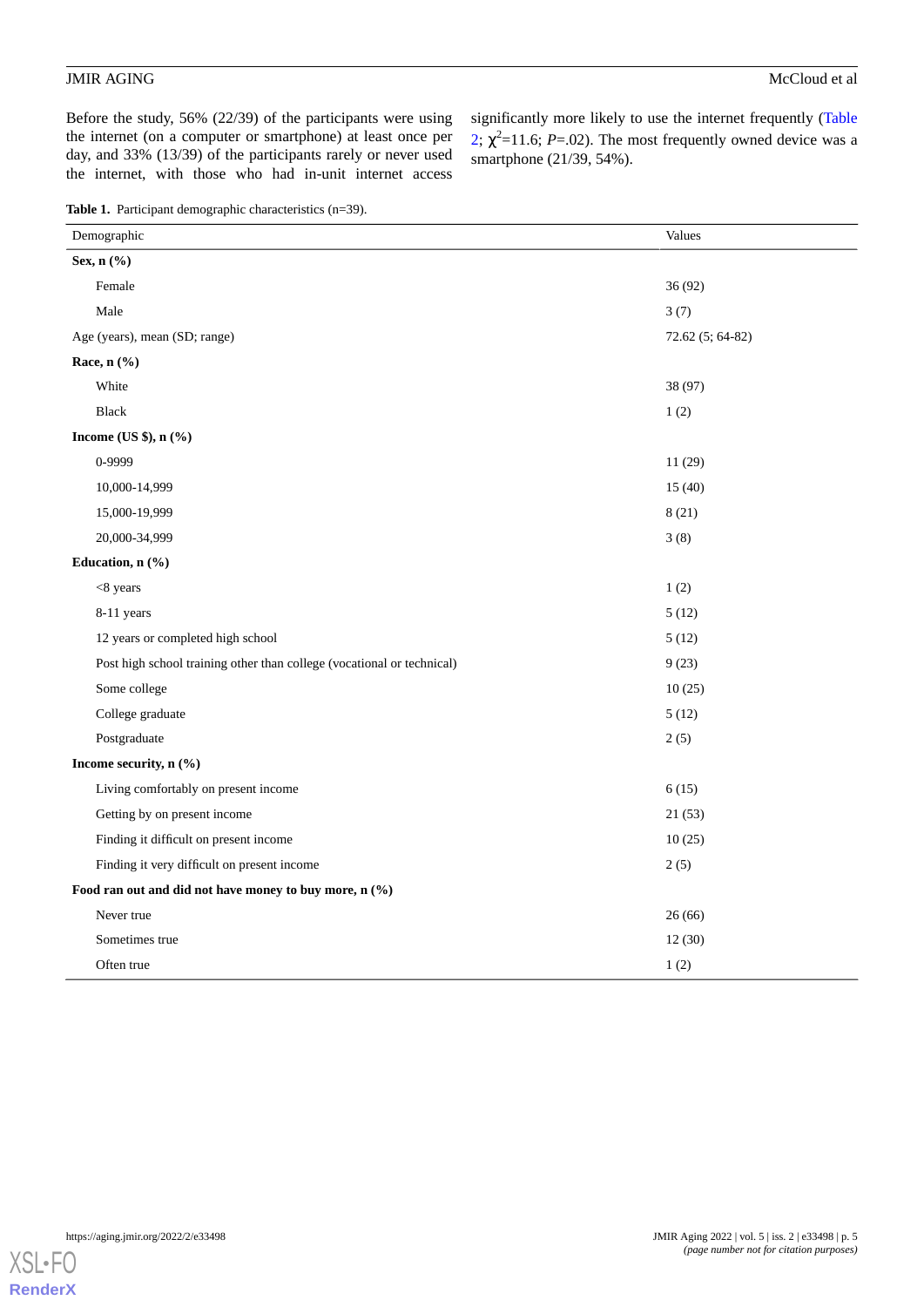<span id="page-5-0"></span>Table 2. Technology use before the study (n=39).

|                                                         | Values, n (%) |
|---------------------------------------------------------|---------------|
| Frequency of internet use                               |               |
| Never                                                   | 9(23)         |
| Rarely                                                  | 4(10)         |
| Once or twice a month                                   | 0(0)          |
| Once a week                                             | 0(0)          |
| A few times per week                                    | 2(5)          |
| Once a day                                              | 3(7)          |
| Many times per day                                      | 19(48)        |
| Had internet access at their residence before the study | 22(56)        |
| <b>Devices owned</b>                                    |               |
| Smartphone                                              | 21(55)        |
| Tablet                                                  | 17(44)        |
| Computer                                                | 11(28)        |
| Smart television                                        | 6(15)         |
| None of the above devices owned                         | 8(21)         |
| Comfort with using the internet                         |               |
| Not comfortable at all                                  | 5(12)         |
| Somewhat comfortable                                    | 13(33)        |
| Comfortable                                             | 10(25)        |
| Very comfortable                                        | 11(28)        |

### **End of Study Device Uptake**

<span id="page-5-1"></span>By the end of the study period, 38% (15/39) of the participants said that they had used their speaker once per day, and 38% (15/39) of the participants had used it several times per week. There were no significant differences between having internet access before the study and use or usability ratings of the smart speaker.

After the study, 72% (28/39) of the participants kept the speaker, with 53% (9/17) of the participants who did not have prior access keeping the speaker and retaining their internet access to continue use. Of the 11 participants who did not keep their speaker [\(Textbox 1](#page-5-1)), 3 had to do so because of their inability to maintain their internet connection. One cited increased concerns about privacy. Another stated that the speaker had given her the confidence to get the internet and try new things but that she felt that she got more value from a newly purchased tablet.

**Textbox 1.** Reasons given for terminating speaker.

### **Reason given by participants**

- 1. Relied on a study-based internet connection and were not able to maintain internet connection. (3 participants)
- 2. Had increased privacy concerns and did not want to use the speaker (1 participant)
- 3. Felt that other newly purchased devices (tablet) provided more value (1 participant)
- 4. Had trouble hearing the speaker and lost interest (1 participant)
- 5. Had difficulty with the internet provider and lost interest (1 participant)
- 6. Did not have any other devices; did not want to maintain the internet connection (1 participant)
- 7. Liked the device but did not want to continue using it (1 participant)
- 8. Did not use the device often and did not want to maintain the internet connection (1 participant)
- 9. No reason given (1 participant)

**[RenderX](http://www.renderx.com/)**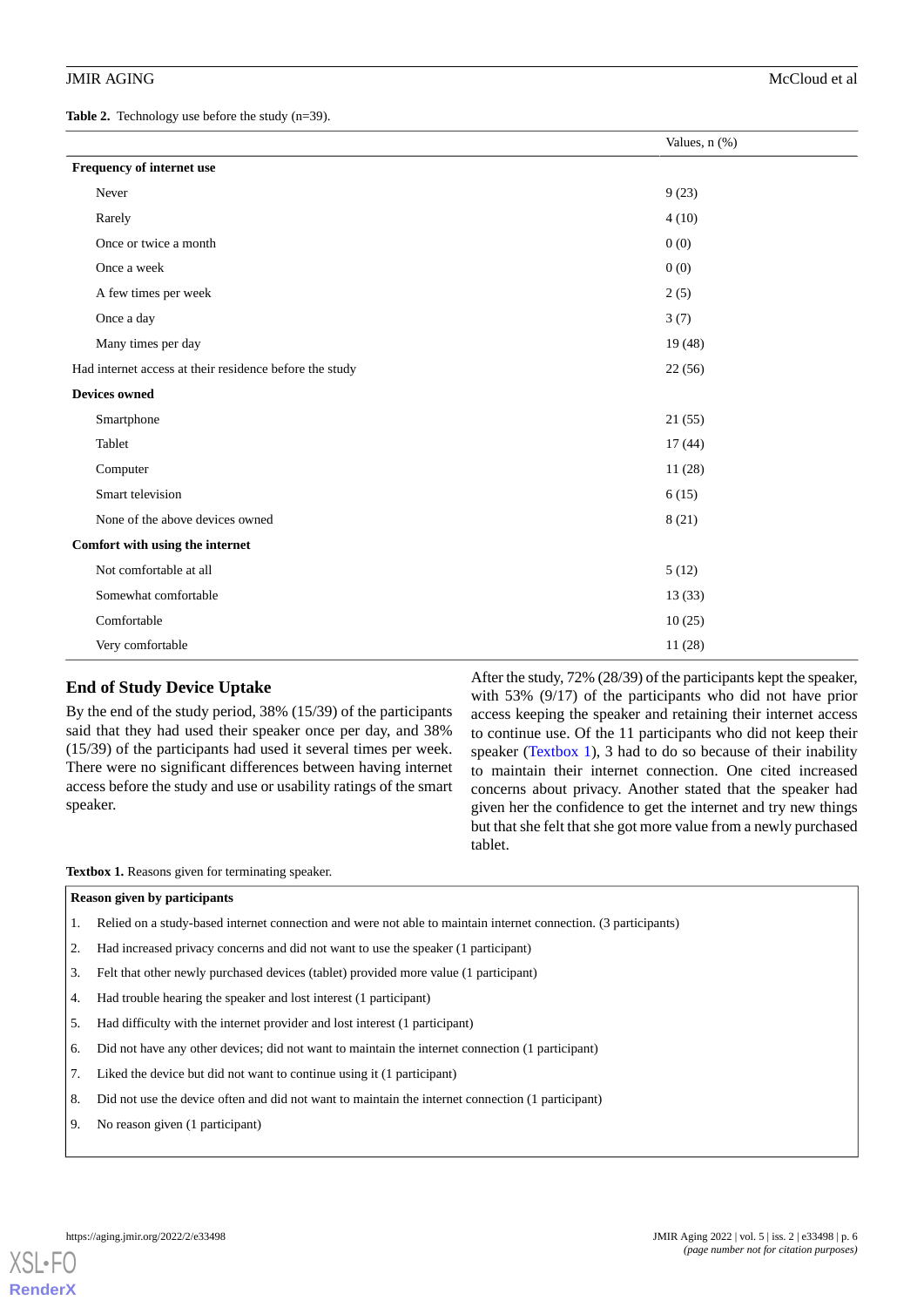### **Self-reported Uses of the Speaker**

Common uses of the speaker that were quantified in the posttest are reported in [Table 3](#page-6-0), with all participants (39/39, 100%) citing that they used the speaker for the weather and 89% (34/39) of the participants saying that they used the speaker to listen to music. On reviewing the process data, we found that participants cited additional uses in their conversations with study staff, including using the speaker to read Bible verses, relying on the unit for reminders (such as for medication or physician appointments), meditation, and asking about the date and time. Another finding noted in the process data notes was that participants enjoyed saying *good morning* and *good night* to the unit.

<span id="page-6-0"></span>**Table 3.** Percentage of participants using the speaker for various activities (n=38).

| Activity     | Values, $n$ $(\%)$ |
|--------------|--------------------|
| Weather      | 38 (100)           |
| Music        | 34 (89)            |
| Health       | 21(55)             |
| <b>News</b>  | 17(44)             |
| Conversation | 17(44)             |

### **Reactions to the Speaker**

<span id="page-6-1"></span>More than half of the participants agreed or strongly agreed that the speaker was useful (24/39, 63%), helped them obtain the required information (24/39, 62%), and helped them keep track of the day and time (24/39, 62%; [Table 4](#page-6-1)). Approximately half of the participants said that the speaker provided another voice

to talk to (19/39, 49%) and felt that the speaker made them feel more connected to the world (18/39, 46%). Although almost half of the participants (17/39, 44%) felt that the speaker reconnected them to interests such as music or history, fewer participants (9/39, 23%) reported that the speaker helped them with their health.

**Table 4.** Reactions to the speaker (n=39).

| Speaker reaction                                                                           | Strongly disagree or disagree, $n$ (%) Neutral, $n$ (%) |         | Agree or strongly agree, $n$ (%) |
|--------------------------------------------------------------------------------------------|---------------------------------------------------------|---------|----------------------------------|
| Having a speaker made me feel more connected with the world.                               | 4(10)                                                   | 16(41)  | 18 (46)                          |
| Having a speaker makes me feel more confident about using<br>technology.                   | 5(12)                                                   | 15 (38) | 19(48)                           |
| Having a speaker gave me an opportunity to strengthen my re-<br>lationships at the Towers. | 8(20)                                                   | 22(56)  | 8(20)                            |
| Having a speaker made me feel closer to my family (children,<br>grandchildren).            | 10(25)                                                  | 19 (48) | 7(17)                            |
| The speaker made me feel like I had another voice to talk to.                              | 8(20)                                                   | 10(25)  | 19(48)                           |
| The speaker helped me keep track of what day or time it was.                               | 4(10)                                                   | 10(25)  | 24(61)                           |
| The speaker made it easier to get the information I need.                                  | 2(5)                                                    | 11 (28) | 24(61)                           |
| The speaker helped me keep track of my commitments and ap-<br>pointments.                  | 2(5)                                                    | 20(51)  | 15 (38)                          |
| The speaker made me feel less lonely.                                                      | 8(20)                                                   | 19 (48) | 9(23)                            |
| The speaker provided me with a sense of comfort.                                           | 9(23)                                                   | 19 (48) | 9(23)                            |
| By the end of the study period, the speaker interactions were<br>important to me.          | 5(12)                                                   | 16(41)  | 18(6)                            |
| The speaker reconnected me to my interests (such as music, art,<br>or history).            | 6(15)                                                   | 15 (38) | 17(43)                           |
| The speaker helped me with my health or nutrition.                                         | 11(28)                                                  | 17(43)  | 9(23)                            |
| I felt like there was something lacking in my interactions with<br>the speaker.            | 13(32)                                                  | 18 (48) | 7(19)                            |
| The speaker met my expectations.                                                           | 5(13)                                                   | 15(40)  | 17(45)                           |
| The speaker was useful to me.                                                              | 2(5)                                                    | 12(31)  | 24(63)                           |

[XSL](http://www.w3.org/Style/XSL)•FO **[RenderX](http://www.renderx.com/)**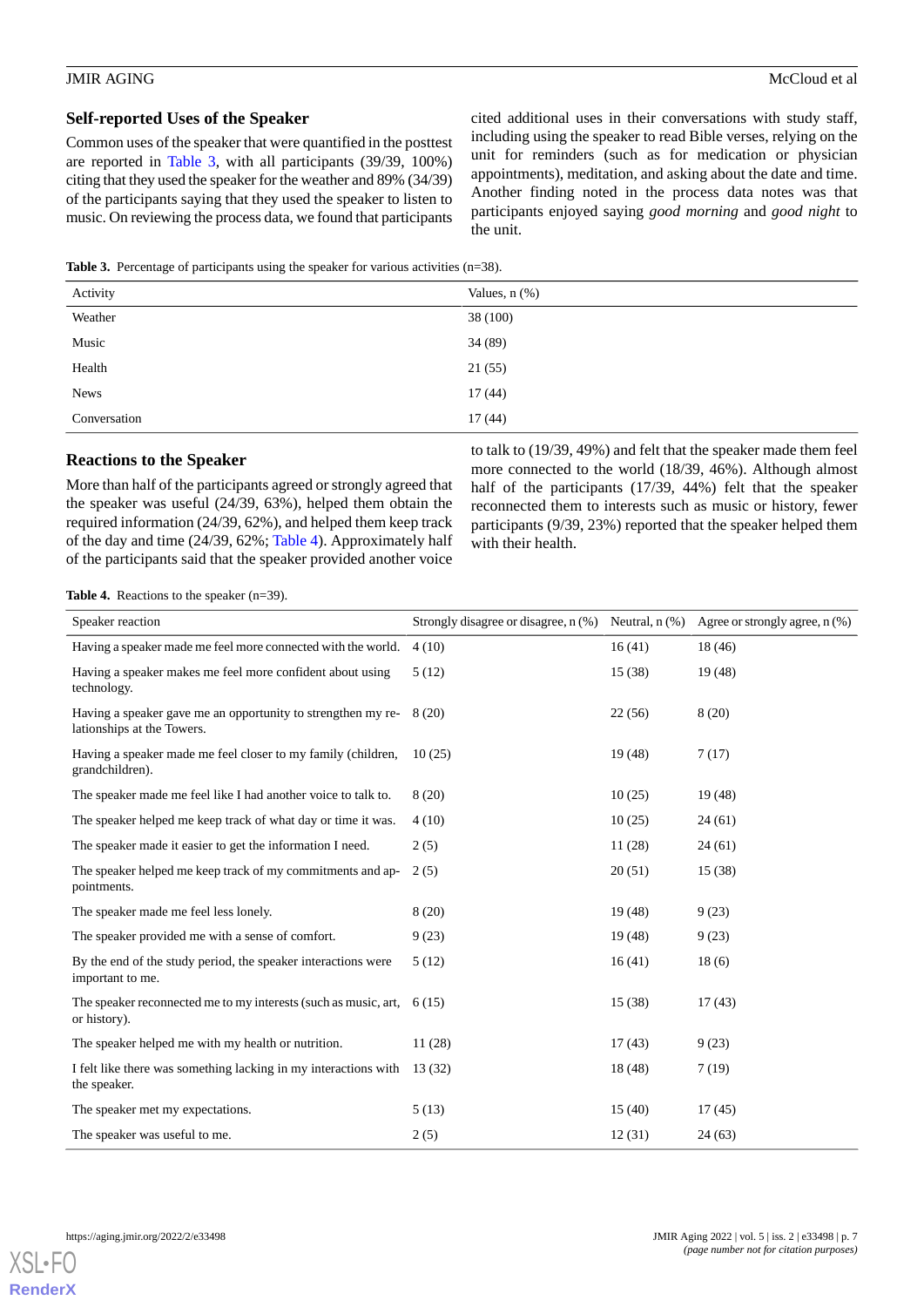### **Process Data Findings and Responses**

During the early weeks of the study, 31% (12/39) of the participants commented in their check-in calls about the difficulties with asking questions to the unit. Owing to frequent comments about this issue, a workshop was held to provide assistance. Within this workshop, it was revealed that there were the following concerns: (1) participants felt that the device was giving inconsistent answers to the same question, (2) participants felt that the device was not acknowledging them, and (3) participants were often asking questions that were too long or complex (such as multipart questions). Many participants were asking multipart questions that the speaker could not process, were pausing too long between the wake word and their request, or were spending time trying to frame their request in a polite manner (during which time the speaker determined that the request was not relevant). Within this trial session and workshop, it was also determined that there were some options that required skills (particular apps that are saved within the speaker preferences only once the user activates them) to provide reliable answers to particular questions. For example, if the participant

<span id="page-7-0"></span>Textbox 2. Reactions to the speaker.

### **Quotes from participants about their speaker interactions**

- "it is nice to have someone to talk to."
- "it's like [the speaker] is a little friend."
- "I enjoy the company."
- "The speaker has 'become part of the family'."
- "at least I have somebody to talk to."

### *Discussion*

### **Principal Findings**

This feasibility study indicates promise for the use of smart speaker technology in a group of low-SEP older adults. By providing the speaker and related support to older adults, the research team was able to observe the barriers and facilitators of initial speaker use in this population. Overall, the speaker was well received by most of the sample, with 38% (15/39) reporting daily speaker use and 38% (15/39) reporting using it several times per week. Participants perceived the speaker as useful and assisting them in finding the information they needed. Although there were initial barriers to uptake in using the speaker, frequent monitoring and check-ins with study staff alerted the study staff to these issues; once addressed, the perceived ease of use of the speakers appeared to increase.

Notably, most of the participants (28/39, 72%) opted to continue using the speaker after the study period ended. This illustrates the journey of many participants from being technology hesitant to routinizing technology use in their day-to-day lives. Although there was a learning curve for understanding how to frame questions to the speaker, it was embraced by many respondents. At the end of the study, 53% (9/17) of the participants who did not have internet access before the study elected to maintain internet access and continue using the speaker. This echoes the patterns observed by the Pew Research Center that once older

 $XS$  $\cdot$ FC **[RenderX](http://www.renderx.com/)** wanted the speaker to read Bible verses, a particular skill could be enabled that would provide the desired results of requesting a particular verse. However, without requesting to open this skill, the speaker may pull from various other sources (or interpret their request as asking the speaker to recite the whole Bible from the beginning), thus the answer discrepancy. Owing to these issues, the research team offered suggestions and created a newsletter that addressed common ways of wording (such as focusing on brief, direct commands) and simple directions to enable commonly desired skills.

Another issue discovered through process notes was that 5 participants had volume issues. Volume issues were often exacerbated by loud air conditioner units that were in the same room as the speaker, as most participants preferred that the speaker be placed in their living room. Each participant who noted a volume issue was provided with an additional Bluetooth speaker that could increase volume.

Within the process notes, several direct quotations noted also speak of the positive reaction to the speaker [\(Textbox 2](#page-7-0)).

adults are on the web, the technology becomes a daily fixture; among internet users aged ≥65 years, 75% use the internet on a typical day at least daily, with 51% saying they go on the web several times per day and 8% say they use the internet almost constantly [\[15](#page-9-11)]. This percentage has increased among smartphone users, with 76% of those owning a smartphone using the internet several times per day or more.

Participants found many sources of value of the speaker, including connecting to the world, accessing information, and using the device for reminders. Process data notes taken during check-ins reflect the interest in using the speaker for reminders of doctors' appointments and social engagements, particularly to remember events happening within the residence. Participants indicated the value of the speaker to help them keep track of the day and time, a feature that was deemed useful for keeping track not only of appointments but also to anchor them to the present. The frequency and enthusiasm with which participants used the speaker for this purpose and for connecting to music and other interests suggests the potential for this technology to be an asset to this population, particularly in overcoming some of the additional challenges to mobility, dexterity, and resource access by low-SEP older adults [\[2\]](#page-8-1). For example, the connection participants felt to music and other interests through the speaker was an integral part of facilitating interest and continued use and may also connect to emotional well-being. Future analyses will explore the back-end data of the device to determine in detail the frequency and variety of use of the speaker.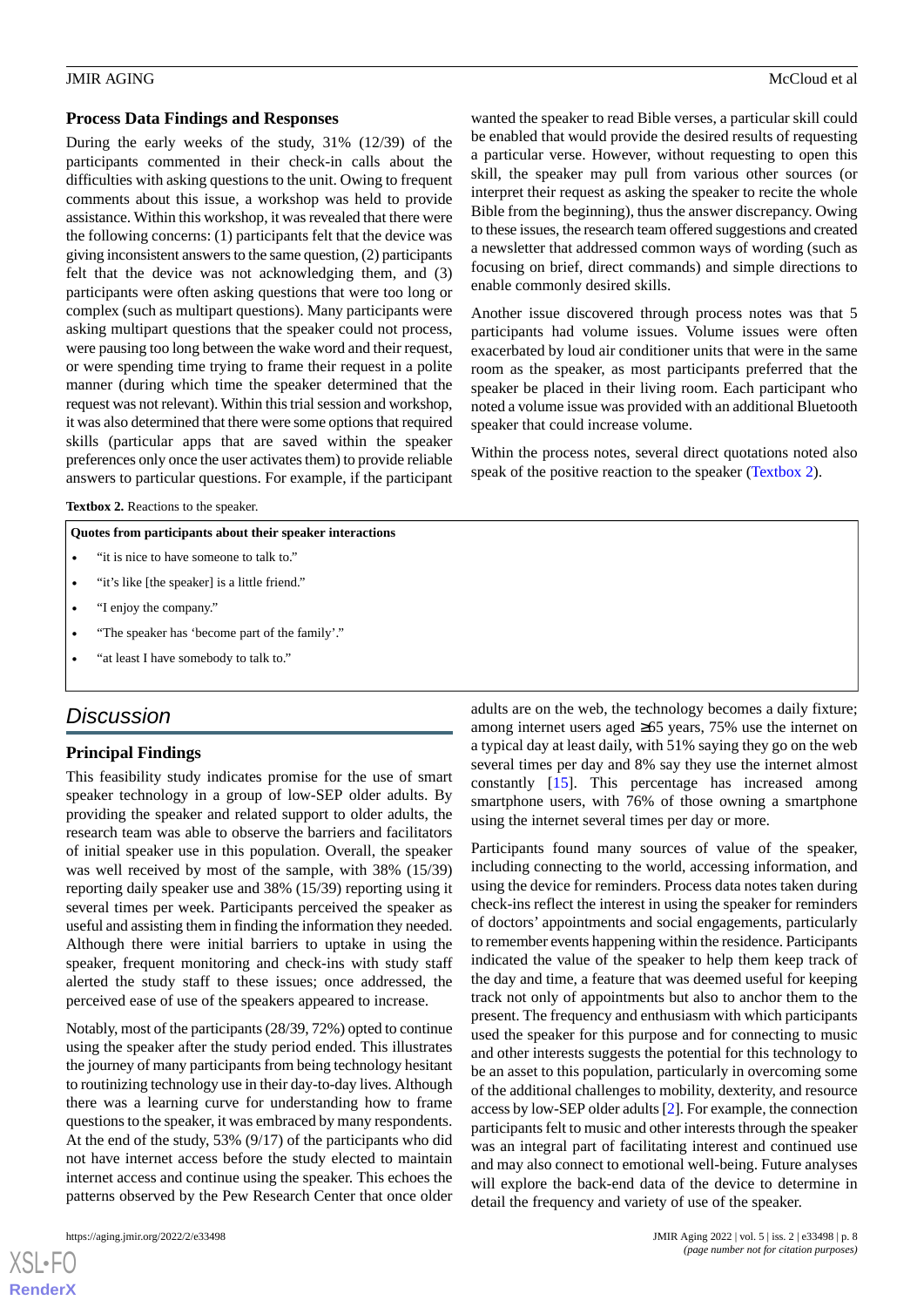This study identifies some potential strengths and weaknesses of smart speakers in this population. Despite the initial hesitance with the speaker, most participants found value in the speaker, using it several times per week, with many even reaching daily use. Future analyses of our back-end data will further explore how this has been integrated into their lives.

This study also points to potential issues that should be addressed when designing a smart speaker study within this population. First, initial hesitance to technology use may be noted, particularly because of privacy concerns. Within this project, the buy-in and assistance of the staff at the residence were critical to project success, as they provided space for residents to convene for speaker-related activities and served as champions for our process. Second, this study points to the need for targeted training on using the device once it is installed, with emphasis placed on how to properly craft questions and how to activate certain skills of interest. Of note is the lower percentage of participants (9/39, 23%) who felt that the speaker helped them with their health or nutrition. Within the study, the newsletters that were provided to participants emphasized different health-related activities for participants to try, such as asking for calorie information in certain foods but process findings suggest that these queries did not always yield useful information. These frustrations with correctly framing questions have also been cited in a previous qualitative study, in which groups of older adults were invited to test out the speaker [[16\]](#page-9-12). Studies that intend to use a smart speaker for health-related purposes should be prepared to provide direct training on how to ask questions about health-related topics or should train residents to use a selected health-related skill (such as a specific nutrition app). Further benefit may be gained by orienting the user to skills that are specifically created to address the needs of older users [\[16](#page-9-12)]. Furthermore, in this study, we noted that several participants had difficulty in hearing the speaker. We tested a smaller version of the speaker; the full-size unit with a larger speaker may be required as well as the option to receive a Bluetooth speaker that can reach a higher volume.

This study had some limitations. As we created study accounts, we were not able to sign participants up for some of the specific older adults–focused skills that required passwords and personal details; therefore, we were unable to study the use of these targeted apps. Our recruitment also occurred within one senior housing unit in which participants would often share tips and experiences with other participants in the study. It is unknown whether we would have had the same success if we had conducted this study with home-dwelling older adults.

Despite these challenges, smart speakers are still poised to alleviate some of the main barriers to technology use in this population once these factors are addressed. Many functions that were of value to the participants were integrated quickly into routines upon brief demonstration (playing music, setting reminders, and the asking for time) and showed immediate value at a low cost. Several participants reported gaining confidence in technology because of the ease of the speaker for basic functions, and they were eager to learn how to explore more uses. Speaker manufacturers may consider building in features that can aid in understanding additional speech patterns and have easier-to-navigate menus of information options built into basic features. Although some of these features may appear in certain skills geared toward older adults, these functions would assist a larger section of the population that has low literacy and low health literacy use the unit to find the required information. Future research may explore in greater detail the value of other aspects of the speaker, such as the aforementioned specific skills designed for older adults as well as other smart devices that can be linked to the speaker to assist further with daily life, such as smart switches and thermostats, that may assist low-SEP adults in living independently.

### **Conclusions**

Smart speakers show great promise for providing low-SEP older adults with an opportunity to increase their connection with music, news, and the weather as well as providing a way to anchor them to the date and time. As research using this speaker in this population progresses, special attention should be paid to the design of health-related skills and services to determine the best way to engage older adults with relevant, useful health content.

### **Acknowledgments**

The authors would like to thank the staff and advisory board at St Mark's Towers for their assistance with this study. This study was funded by the Lee Kum Sheung Center for Health and Happiness at the Harvard T.H. Chan School of Public Health.

### <span id="page-8-0"></span>**Conflicts of Interest**

<span id="page-8-1"></span>None declared.

### <span id="page-8-2"></span>**References**

[XSL](http://www.w3.org/Style/XSL)•FO **[RenderX](http://www.renderx.com/)**

- 1. Friedman S, Mulhausen P, Cleveland M, Coll P, Daniel K, Hayward A, et al. Healthy aging: American Geriatrics Society white paper executive summary. J Am Geriatr Soc 2019 Jan; 67(1):17-20 [[FREE Full text](https://doi.org/10.1111/jgs.15644)] [doi: [10.1111/jgs.15644\]](http://dx.doi.org/10.1111/jgs.15644) [Medline: [30382585](http://www.ncbi.nlm.nih.gov/entrez/query.fcgi?cmd=Retrieve&db=PubMed&list_uids=30382585&dopt=Abstract)]
- 2. Park S, Han Y, Kim B, Dunkle RE. Aging in place of vulnerable older adults: person-environment fit perspective. J Appl Gerontol 2017 Nov;36(11):1327-1350. [doi: [10.1177/0733464815617286](http://dx.doi.org/10.1177/0733464815617286)] [Medline: [26610906](http://www.ncbi.nlm.nih.gov/entrez/query.fcgi?cmd=Retrieve&db=PubMed&list_uids=26610906&dopt=Abstract)]
- 3. Ihm J, Hsieh Y. The implications of information and communication technology use for the social well-being of older adults. Inf Commun Soc 2015 Mar 09;18(10):1123-1138 [[FREE Full text](https://doi.org/10.1080/1369118X.2015.1019912)] [doi: [10.1080/1369118x.2015.1019912\]](http://dx.doi.org/10.1080/1369118x.2015.1019912)